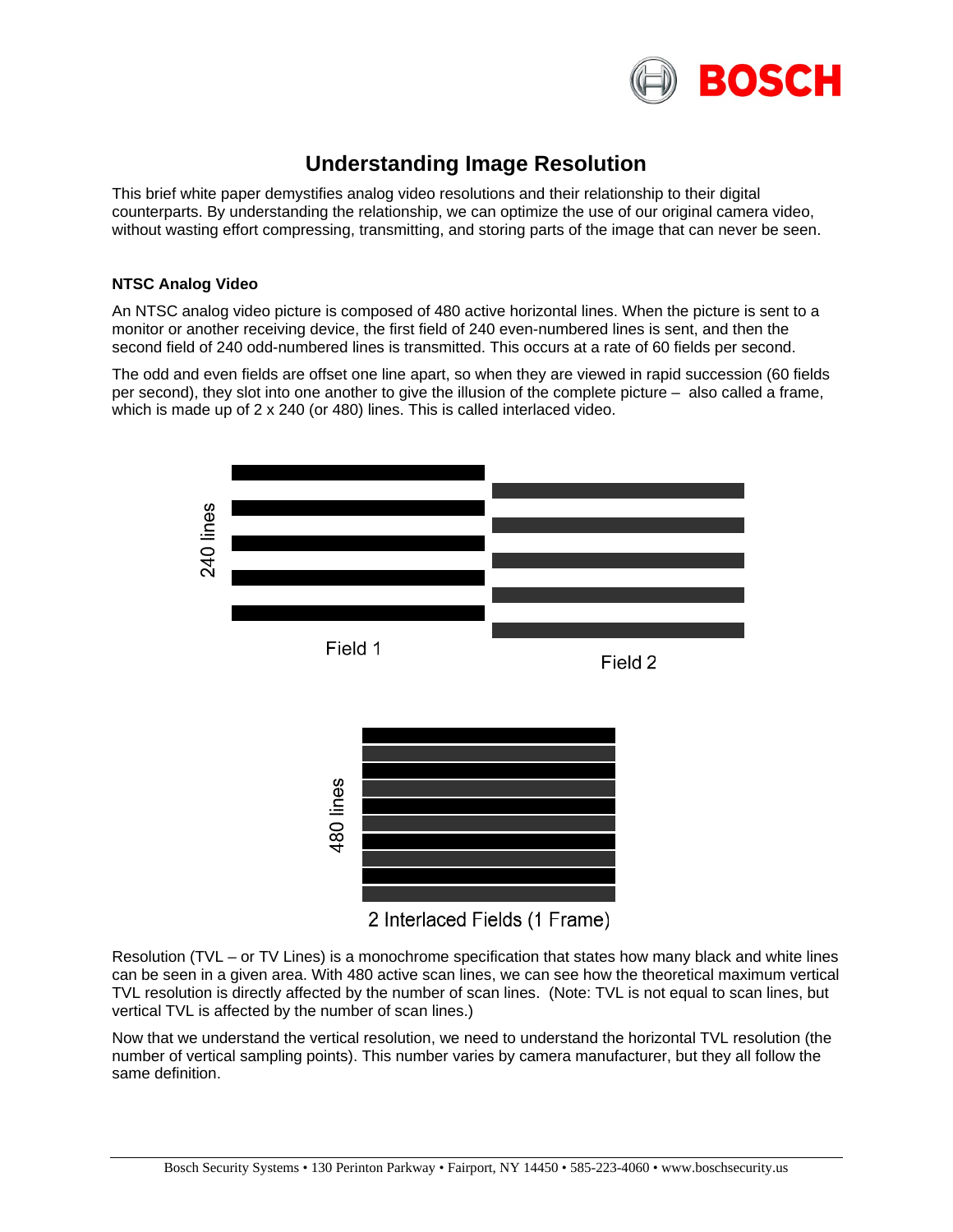

As you can see in the drawing above, the picture is wider than it is high. This is called a 3x4 aspect ratio. (3 units high by 4 units wide). Horizontal resolution is defined as **the amount of vertical black and white lines you can see in 3 of the 4 units**. In other words, how much detail you can measure in 75 percent (3/4) of the picture's width.

This resolution number varies by camera type and camera manufacturer – many "standard" CCTV cameras have 380 TVL, but high-resolution cameras have more, typically 540 TVL.

Assuming all things are equal, if you were to connect an analog CCTV camera via coax to an analog monitor, you would see everything. However, when you digitize the analog video, compress it, transmit it across an IP network, and then decompress it again, the video changes. To understand how it changes, we need to understand CIF – resolution in the digital world.

# **Analog to Digital**

In the analog world, 480 active scan lines and 75 percent of the horizontal area identify resolution. With digital, we still have a 3x4 aspect ratio, but pixels or sensing points now take the place of scan lines. Like cameras, these digital "picture grabbers" (digitizers) come in different levels of resolution (e.g., 176x144, 352x240, or 704x480). Like a steel chain, the picture quality of your system will only be as good as your weakest link.

### **What is CIF?**

CIF and derivatives of this word are terms used to identify the level of resolution that the "picture grabber" can produce. CIF (pronounced "SIF") stands for "Common Interchange Format" or "Common Intermediate Format." It ranges from: CIF 352x240, 2CIF 704x240, or 4CIF 704x480.

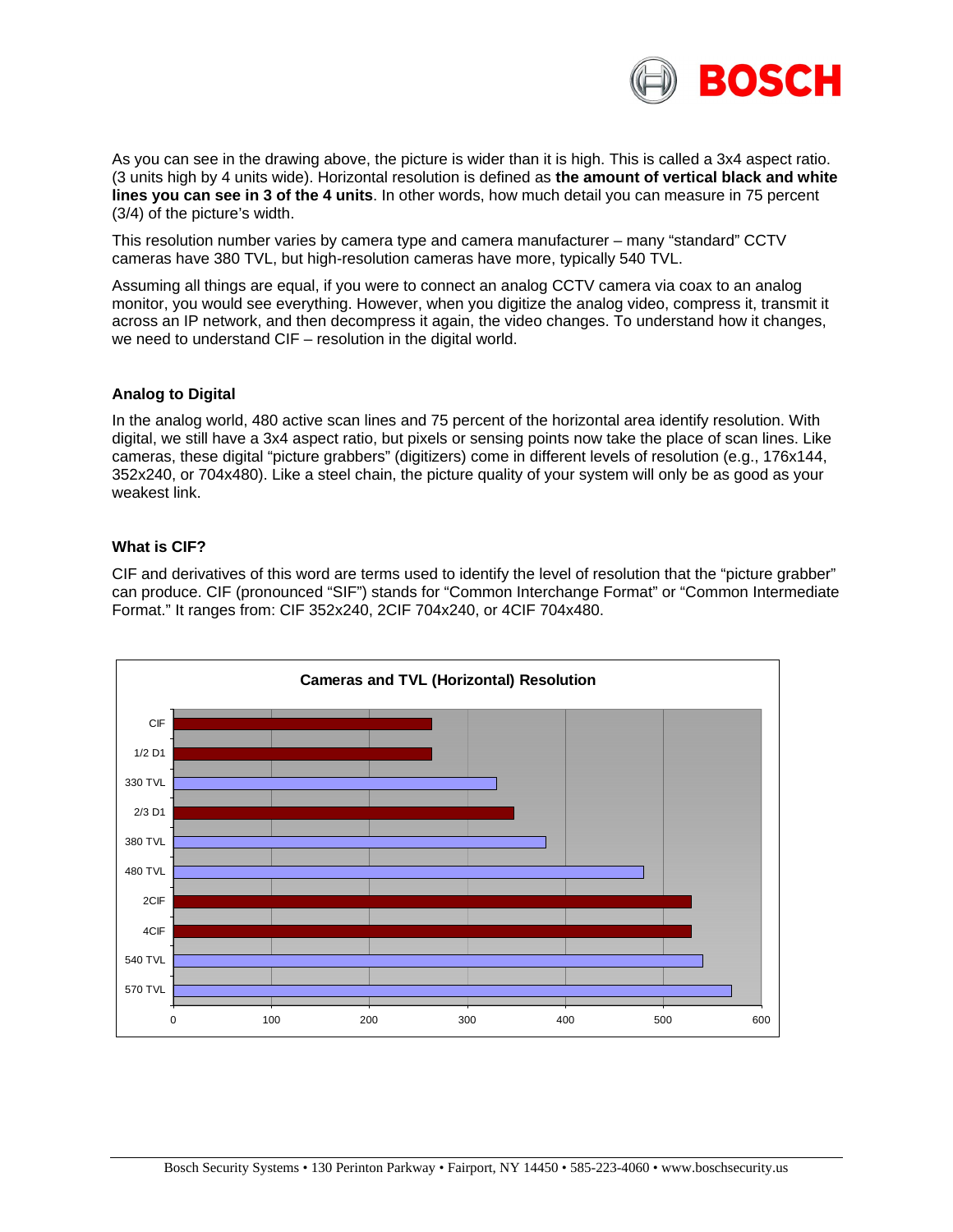

| Camera         | <b>CIF</b> | $1/2$ D1      | $2/3$ D1      | 2CIF          | 4CIF        |
|----------------|------------|---------------|---------------|---------------|-------------|
| <b>330 TVL</b> | Good       | <b>Better</b> | <b>Best</b>   | Unnecessary   | Unnecessary |
| <b>380 TVL</b> | Good       | Good          | <b>Better</b> | <b>Better</b> | <b>Best</b> |
| <b>480 TVL</b> | Acceptable | Acceptable    | Good          | <b>Better</b> | <b>Best</b> |
| <b>540 TVL</b> | Acceptable | Acceptable    | Good          | <b>Better</b> | <b>Best</b> |
| <b>570 TVL</b> | Acceptable | Acceptable    | Good          | <b>Better</b> | <b>Best</b> |

*The table above shows cameras and their CIF recommendations. Note that statements such as 'Good, Better, Best' are subjective and you are encouraged to try the settings for yourself:* 

- *Acceptable: significant image quality loss, but still usable depending on application*
- *Good: respectable, yet efficient image*
- *Better: optimized image (default recommendation)*
- *Best: as perfect as possible*
- *Unnecessary: compressed image contains wasteful/redundant information since the camera's resolution is lower*

### **CIF is Economical, But Does Not Bring Out the Best in Your Camera**

Digitized NTSC video at CIF resolution is an image that is 352x240. It intentionally matches the NTSC 240 horizontal lines in a field so that there is a one-to-one conversion from analog to digital CIF. However, the 352 only produces a theoretical 264 TVL (remember 75 percent of 352), which does not match the 330, 380, 480 ,or 540 TVL from the cameras – so what happens to the extra vertical lines of resolution? They are lost. At CIF, any camera capable of delivering over 264 TVL will not appear superior: 264 TVL and 1,000 TVL cameras will produce identical images.

When compression solutions use CIF resolution, they typically use every other field and simply discard the others – so a CIF system throws away half the video information from the camera. Because the eye is good at averaging things, it's not that noticeable, but this cuts the vertical resolution in half, and makes the resulting video "jerky" and less smooth.

#### **2CIF is an Effective Solution for High-Resolution Cameras**

To benefit from higher resolution cameras, 2CIF (704x 40) can be used. Once again, the 240 matches the 240 horizontal scan lines in a single field and the 704 will give us 528 TVL. In the case of 330, 380, and 480 TVL cameras, we have an excess of vertical lines – if we have a 540 TVL camera, we can see almost all of the detail.

In other words, 2CIF is the lowest setting that maintains the horizontal resolution of the cameras. But note that the vertical resolution is reduced (because again, we discard alternate fields).